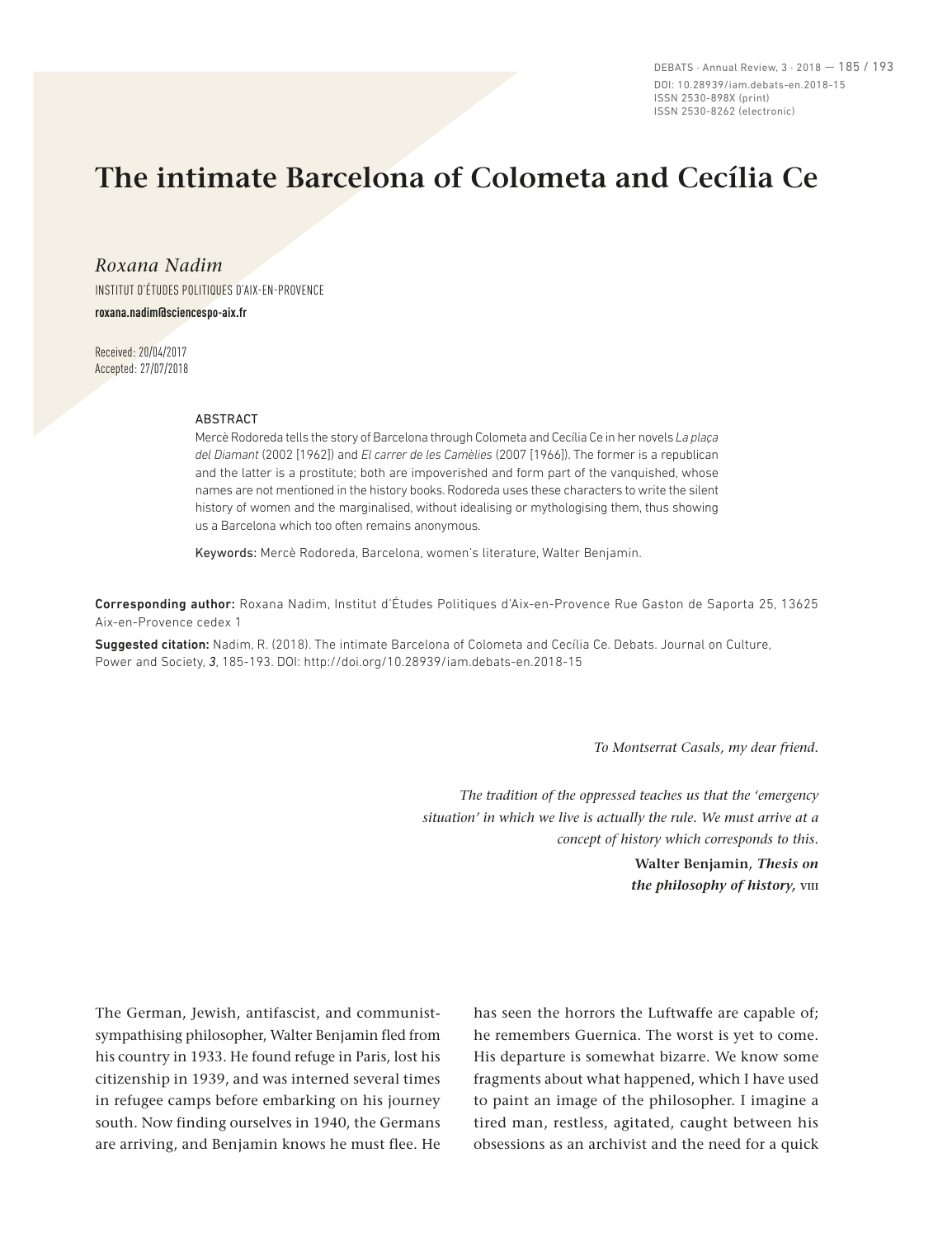escape. This man moves me: the thunderstorm of history looms over him, he finds himself embroiled in the urgency of an 'emergency situation' but, without a doubt, he knows better than anyone that the world is heading towards horror. Before leaving Paris, Benjamin gave Georges Bataille, curator of the National Library, two large suitcases on which he wrote "To be saved". In them were papers, papers, and more papers, and his watercolour by Paul Klee, *Angelus novus*. Benjamin wrote his *Über den Begriff der Geschichte* [Theses on the philosophy of history] at that time. The text is poetic, sibylline, and prophetic; it was not meant to be published. Benjamin fears the text will be badly received, he is afraid of being misunderstood, once again. He sends a copy to Hannah Arendt and, no doubt, keeps another copy in a small black towel that will follow him on his path to exile. Like many readers of Benjamin's work, I had difficulties coping with this text and had to read every word several times, in an attempt to reconstruct its meaning, just as he had done when he was a studious young teenager, at the time of the Greek and Latin book editions. Later, reading Michael Löwy enlightened me and made me see that the text could also be read as a poem, that Benjamin's thought was sometimes fragmentary and paradoxical; that in it there was German romanticism, Jewish messianism, and a revolutionary thinking that drank from the fountain of Marxism and violently criticised social democracy, the USSR, fanatics of progress, and positivist historians. By chasing progress, says Benjamin, we run towards catastrophe. Those who run, or make us run, are our oppressors: they are the privileged ones, the victors of the great ideological war—the class struggle—that confronts us because the world had entered its industrial and capitalist phase. History is at the service of these victors: it describes their panegyric, redraws its victories, and forgets the bodies of the rebels, the poor, and the oppressed in the trenches. Jews, indigenous people, workers, antifascists, anti-Francoists. When Walter Benjamin was crossing the Pyrenees, hoping to find a way out to the United States from Spain, others were going the opposite direction. They had to leave Spain, quickly fleeing Franco through the mountains.

One morning in January 1939, the Catalan writer Mercè Rodoreda hurriedly leaves in a bus from Barcelona towards France: she carries a small bag, and quickly kisses her nine-year-old son who embraces his mother in return, before she gets on. An emergency farewell before a separation that would last a lifetime and would remain uninterrupted for at least ten years (Casals, 1991, p. 91), writes Montserrat Casals i Couturier in her biography of the writer. Rodoreda settles near Paris in a palace in Roissy-en-Brie with other Catalan writers including Anna Murià, Pere Calders, and Sebastià Gasch. But in June 1940, the arrival of the Germans at the gates of Paris leads her, like Walter Benjamin, to set out on the road again. He goes to Lourdes and then to Portbou; she settles in Limoges. After the war, Mercè Rodoreda meets in Bordeaux with her lover, Armand Obiols; then she goes to Paris, before settling in Geneva, in 1953, where she spends many years. That is where she writes *La plaça del Diamant* (*The time of the doves* [In Diamond Square]; 2002 [1962]) and *El carrer de les Camèlies* (Camellia Street; 2007 [1966]). These two great Barcelonan novels are built around a central female character: Natàlia, nicknamed Colometa, in *La plaça del Diamant*, and Cecília Ce, in the *El carrer de les Camèlies*.

At first glance, everything seems to separate these two women: the first is a good—and serious—wife, an irreproachable mother, an effective housewife. While the second falls in love with miscreants who mistreat her and which she blindly follows; she prostitutes herself out, has abortions, wanders around looking for herself, looking for her broken identity, and ends up fighting for her freedom and independence. However, both of them are emblematic of a popular and overlooked Barcelona, a Barcelona that is not mythicised, with none of the gypsies, sailors, or cabarets that made Chinatown so seductive a place; one in which the anarchist resistance are not supermen or *pasionarias* [in reference to the Communist leader, Dolores Ibárruri], a Barcelona in which women occupy a place that history books have too often forgotten. With Colometa and Cecília Ce, Mercè Rodoreda pays homage to the vanquished, tells their story and, as Walter Benjamin would say, brushes history against the grain.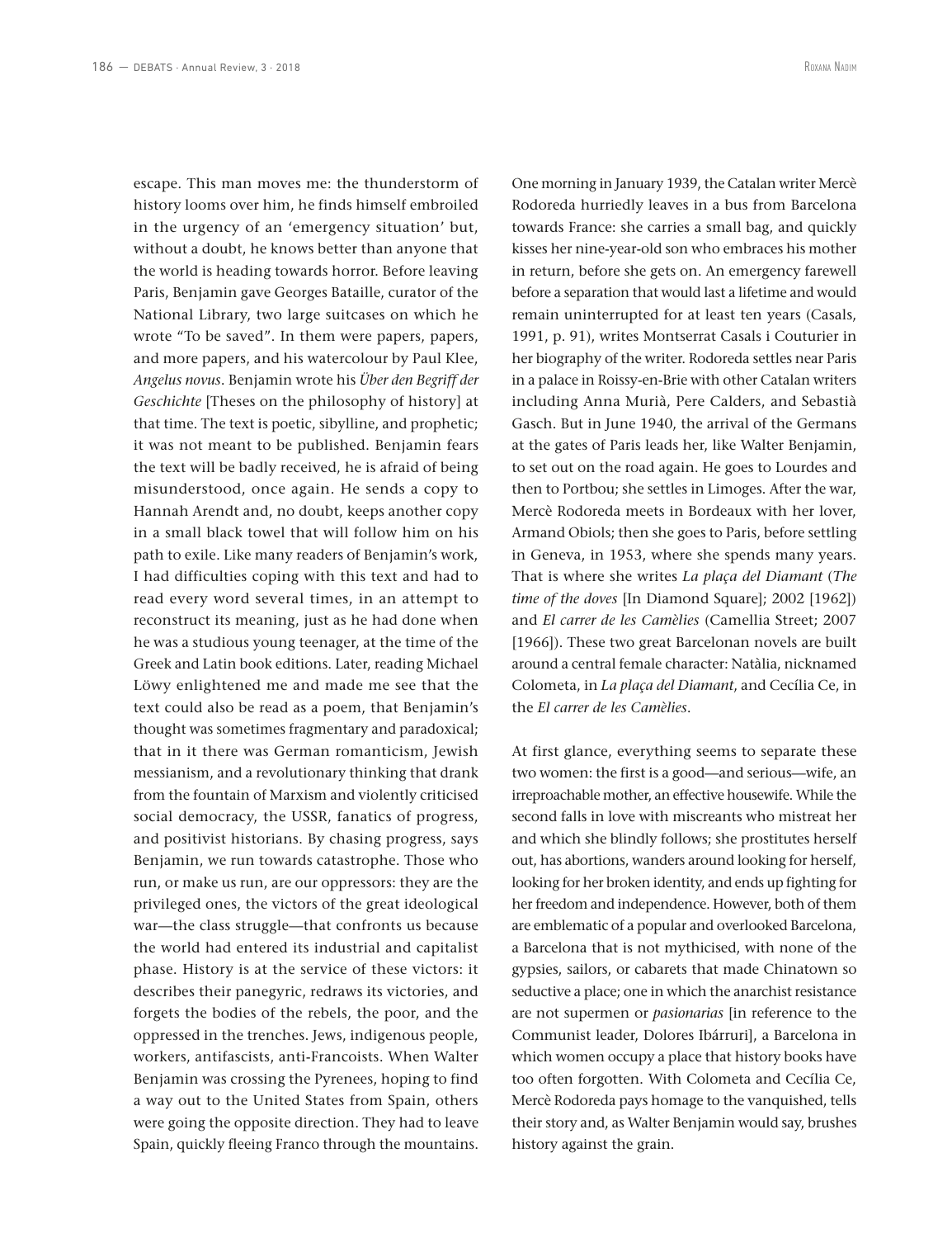## COLOMETA AND CECÍLIA'S BARCELONA

When Mercè Rodoreda writes these two novels, Barcelona is a city that has already been amply mythologised by literature. Since the 19th century, this city has been at the heart of Catalan novels, which present both its bourgeois side—we talk of the literature of the *Passeig de Gràcia*—as well as its passionate and transgressive aspects. A two-faced Janus, the city is between *seny* [wisdom] and *rauxa* [whimsy]. After 1910– 1920, the city's transgressive side fascinates foreign authors and Barcelona feeds the exotic dreams of French writers; to them, Andalusia seems too far away while they can, surely, find something with which they can debase themselves in the north of Spain. Barcelona gives them gypsies, thieves, whores, and cabarets. Authors such as Henry de Montherlant, Francis Carco, Pierre MacOrlan, Jean Genet, or Georges Bataille each contribute their grain of sand to building Barcelona's stereotype and the city gradually merges into the imaginary with its red-light district, Chinatown. But, by describing the life of Colometa and Cecília Ce in *La plaça del Diamant* and *El carrer de les Camèlies*, Mercè Rodoreda surpasses all those topoi by showing the life of ordinary people in popular neighbourhoods which are neither dangerous nor fun. The titles of the two novels draw attention because of their similarity: they are built around a geographical indication or, more exactly, around an address in the same Barcelonan neighbourhood. Calle Camèlies is between the Gràcia and Guinardó neighbourhoods, a few blocks from the Plaça del Diamant, which is in the middle of Gràcia. If the novels of bourgeois Barcelona were set in Eixample, and the literature of the underworld, in Chinatown, until Rodoreda there had been few authors who had explored the neighbourhoods of Gràcia or Guinardó—intermediate spaces, villages of artisans which were linked to Barcelona at the beginning of the 20th century.

Obviously, there are other characters that appear together with our Gràcian heroines in 1966: Juan Marsé, the poet from Carmel and Guinardó neighbourhood, gave life, in *Últimas tardes con Teresa*  (Last Evenings with Teresa) and Pijoaparte, a Murcian from Barcelona, the prince of the *xarnegos* [Spanish economic migrants], who dreams of becoming the boyfriend of the beautiful, independent, bourgeois, and Catalan, Teresa Serrat. Also at that time, Paco Candel wrote *Els altres Catalans* (The other Catalans; 1964), the first work on immigration in Catalonia. The author describes life in the *barrios de barracas*  [shack neighbourhoods] where the *xarnegos* that have just settled in Catalonia are concentrated. Certainly, Rodoreda knew the book through her editor, Joan Sales, who adored him and, in spite of her exile, Rodoreda clearly understood the social dimension of Barcelona's spaces. Therefore, her two novels take place in a Barcelona that is divided into spaces for the rich and places for everyone else. In *El carrer de les Camèlies*, Cecília Ce is abandoned at birth in front of a house on Calle Camèlies; she is taken in by a couple from the neighbourhood and, when she leaves the family home, she begins her journey through the city and moves—up to eight times—with the men she meets. Their movements have both a diegetic value—they are closely related with the character's narration and vicissitudes—and social value, describing her rise through Barcelonan society. When she leaves Gràcia, she follows a gypsy to the Somorrostro *barracas*, the poorest and unhealthiest neighbourhood in the city, in which the most disadvantaged *xarnegos* live among the plates of their makeshift houses. Therefore, Cecília begins with a social regression, like resetting to zero to start a game. She leaves the *barracas* for the popular Carrnel neighbourhood, thus improving her situation. Finally, poverty leaves her *working the street*, which provides her with better living conditions. One of her clients houses her a in an apartment in Eixample, at the intersection of Calle Mallorca and the Rambla de Catalunya and, at the end of the novel, she lives in the high end of the city and frequents Calle Muntaner and the Bonanova promenade.

In contrast, from a spatial point of view, *La Plaça del Diamant* is quite a static novel, because all the action takes place in Gràcia. The first pages are devoted to the *festa major* [the main street celebration] in Gràcia; the characters live Calle Montseny, frequent the Calle Gran and the Rambla del Prat, and stroll through the Güell park. When they get to the edge of their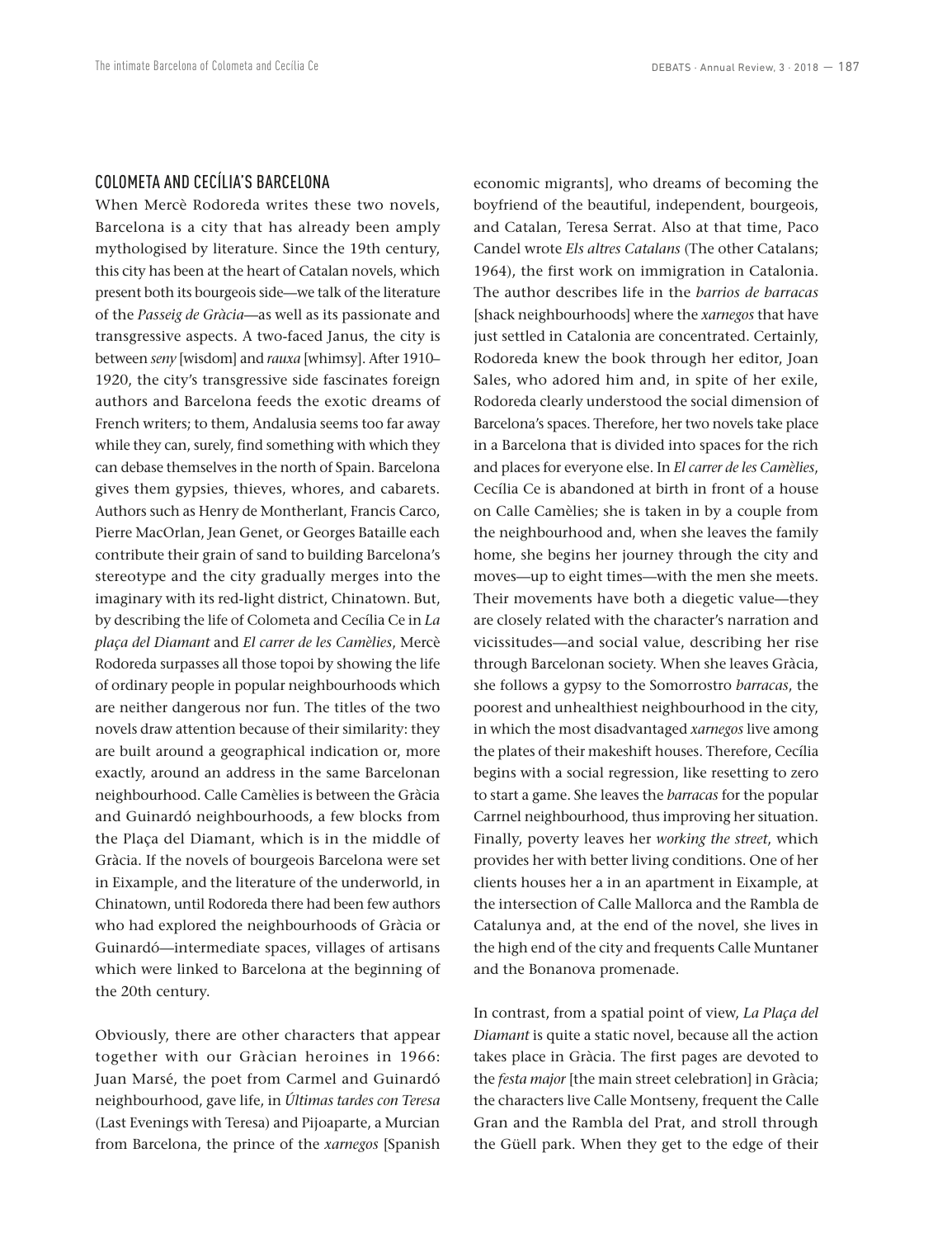neighbourhood, at the intersection of Diagonal and Gràcia, they turn around, even though only a few more steps would take them to the other side, to the Eixample of the rich: "*Vam arribar a la Diagonal–Passeig de Gràcia. Vam començar a voltar un pilot de cases*" [We arrived at Diagonal and Passeig de Gràcia. We started walking around the neighbourhood] (Rodoreda, 2002 [1962], p. 23). They only leave their neighbourhood to go to work when they are at the service of those who are richer than them: for example, Colometa's first boyfriend works in the basement kitchen of the famous hotel Columbus. These places for ordinary people—artisans, servants, and workers—are also, in the post-war context, the places of the vanquished. The Republicans, crushed by the Franco regime, can be found on the terraces—spaces of resistance in which they can speak freely; escapes in which the memories of war and the weight of the dictatorship can be temporarily forgotten. In his work on the poetics of the city, Pierre Sansot considers that terraces "*gira hacia lo alto, hacia el cielo, hacia el sol*" [turn upwards, towards the sky, towards the sun] and are "*casi hostil hacia la calle*" [almost hostile towards the streets] (Sansot, 1966, pp. 364–365). Colometa and her children spend their afternoons on a terrace, temporarily forgetting the worries and misery of their daily lives. On terraces you will also find the defeated Republicans of *El pianista* (The pianist) (1985), by Manuel Vásquez Montalbán. In those spaces of the vanquished, of poor and ordinary people, a silent story is written that Mercè Rodoreda manages to represent through Colometa and Cecília.

## A BRIEF HISTORY OF BARCELONA

Both in La plaça del Diamant and *El carrer de les Camèlies*, the story comes from female characters– narrators who talks about their intimate lives, mixed with the collective destiny of their compatriots, in first person. Through the eyes of Colometa, we witness the historical events that shake Barcelona from the end of the dictatorship of Primo de Rivera to the post-war period. The first political event that marks Colometa's life is, without a doubt, the proclamation

of the Republic. We find ourselves in April 1931, and Colometa describes the happy excitement that takes over the city: her husband runs down the street shouting and waving a flag; freedom is within reach, they can imagine a better future. With time, the month of April would become engraved in memory: it was the month in which everything was possible, before the world changed drastically, before the *Frente Popular*  [Popular Front] sank so soon after its constitution, before the war that destroyed the country. Colometa remembers that mythical month of April: "*Encara em recordo d'aquell aire fresc, un aire, cada vegada que me'n recordo, que no l'he pogut sentir mai més. Mai més. Barrejat amb l'olor de fulla tendra i amb olor de poncella, un aire que va fugir, i tots els que després van venir mai més no van ser com l'aire d'aquell dia que va fer un tall en la meva vida, perquè va ser amb abril i flors tancades que els meus maldecaps petits es van començar a tornar maldecaps grossos*" [I still remember that fresh air, an air that, every time I remembered it, I realised I hadn't felt it since. Never since. Mixed with the odour of tender leaves and the smell of buds, an air that disappeared, and no air since then has felt like that one which changed everything in my life, because it was in April and with still-closed flowers that my little worries began to turn into big ones] (Rodoreda, 2002 [1962], p.76). In effect, small problems start to become large ones because, with the proclamation of the Republic, politics and history come into Colometa's life. In July 1936, the streets of Barcelona are shaken again: this time it is the Francoist uprising that shocks the city. Again, Colometa's husband runs up and down the streets and one day comes to his wife wearing his uniform of the resistance: "*Se'm va vestir amb una granota blava i, al cap d'uns quants dies de fum i d'esglésies llençant espurnes, se'm va presentar amb un cinturó amb revòlver i una escopeta de dos canons penjada a l'espatlla*" [He was dressed in blue overalls and, after a few days of smoke and burning churches, turned up with a revolver in his belt and a two-barrelled shotgun hanging on his shoulder] (Rodoreda, 2002 [1962], p. 127). [He] appears here like an ordinary person, a father of the most normal family who, during the Spanish Civil War, takes up arms to defend the Republic. We are very far from the mythic and passionate images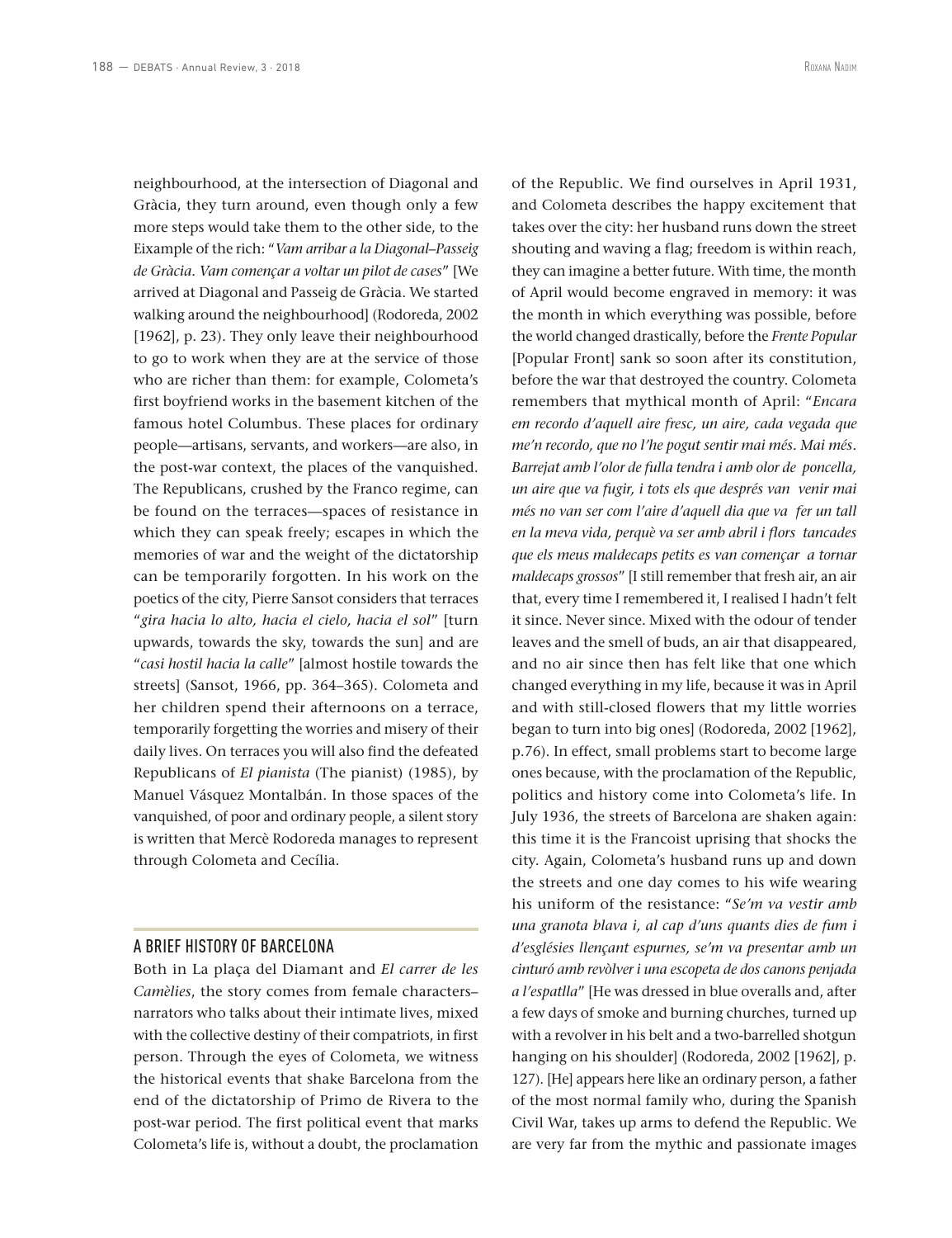that are sometimes used to talk about the Spanish Civil War. In fact, here the conflict is seen from the inside, narrated by a character who, far from the ideologies of the trenches and the stereotypes, must fight, every day, to survive. Colometa and the rest of Barcelona's citizens must confront tuberculosis epidemics, hardships, misery, and hunger— "*L'adroguer de sota de casa va quedar buit en pocs dies*" [The general drugstore under the house was empty in a few days] (Rodoreda, 2002 [1962], p. 127), says the narrator. Descriptions of the lack of food are a dominant theme in the novel: "*ens ficàvem d'hora al llit per no adonar-nos tant que no teníem sopar*" [We sent to bed early to help us forget that we hadn't eaten dinner] (Rodoreda, 2002 [1962], p. 150), Colometa tells us. When the situation becomes untenable, she decides to send her son to a refugee settlement. Colometa's perspective on the war and, thus, that of Rodoreda, is characterised by a categorical rejection of the epic, lyrical, and exalted tone of the discourse [of the time]. The quote by George Meredith, presented as an epigraph in the book, also emphasises: "My dear, these things are life". This text is a poetry of the everyday, a story that reflects the opposite perspective, a story against the grain. Mercè Rodoreda's outlook on the divisions that shake the country is intelligent and audacious: it highlights the abuses of the Francoists, but also those of the militia. For example, she ridicules their fierce anti-clericalism. A woman, laughing, tells us that a militiaman has confused her husband with a priest because [her spouse] is bald: "*Me l'havia pres per un capellà… com que no té ni un cabell a dalt del cap… el milicià es pensava que s'havia tret els cabells per dissimular*" [I would've mistaken him for a priest... as he hasn't got a hair on his head... the soldier thought he'd shaved his hair off as a disguise] (Rodoreda, 2002 [1962], p. 129). The discourse of the militia, in all its naivety, emerges when, for example, Julieta, a dear friend of the heroine, explains its position: "*em va dir que no m'amoïnés perquè el món aniria millor i que tothom podria ser feliç, perquè a la terra hi havíem vingut per ser-hi feliços i no per patir sense parar*" [He told me not to worry because the world would be better and everyone could be happy because we'd been put on earth to be happy, not to continuously suffer] (Rodoreda, 2002 [1962], p. 145), Colometa accounts. Finally, a character denounces the violent methods of some members of the Republican side: "*Amb el que no he estat mai d'acord és amb les passejades i amb les picades i amb cremar esglésies*" [What I've never agreed with is the marching, the insect bites, and the church burning] (Rodoreda, 2002 [1962], p. 138). Therefore, the ideological nuances of positions on the war are treated with delicacy, with a sobriety like that described in the post-war period.

At the end of the Spanish Civil War, Barcelona had lost part of its population: the dead on the front, those who had left the country (a third of the Spanish exiles were Catalans), and others who continued to die every day. The city was immersed in a morbid environment: "*tothom era mort i els que havien quedat vius, que també era com si fossin morts, que vivien com si els haguessin matat*" [Everyone was dead, and it was as though the living were also dead, living as if they had been killed] (Rodoreda, 2002 [1962], p. 167), says the heroine of *La the Plaça del Diamant*. The post-war era brought with its material and health problems: the country was exhausted; malnutrition and typhus and tuberculosis epidemics had caused many deaths. The tear that constituted an internal struggle of this magnitude was noticeable from day-to-day; from that moment, the population was divided into two categories: winners and losers. Think of Jaime Gil de Biedma and his poem '*Los años triunfales*' [The triumphant years]: "*Barcelona y Madrid eran algo humillado. / Como una cosa sucia, donde la gente es vieja, / la ciudad parecía más oscura / y los Metros olían a miseria…*" [Barcelona and Madrid were somewhat humiliated. / Like something dirty, where people are old, / the city seemed darker / and the Metros smelled of misery...]. Once again, Rodoreda manages to describe that terrible time through the life of her character. Without pathos. Without tears. But through Colometa who, like her city, rises up little by little. In the cold and in the colour of grey.

The treatment of the story is somewhat different in *El carrer de les Camèlies*. Although the novel takes place during the post-war period, the conflict that had just left the country is barely mentioned. A character speaks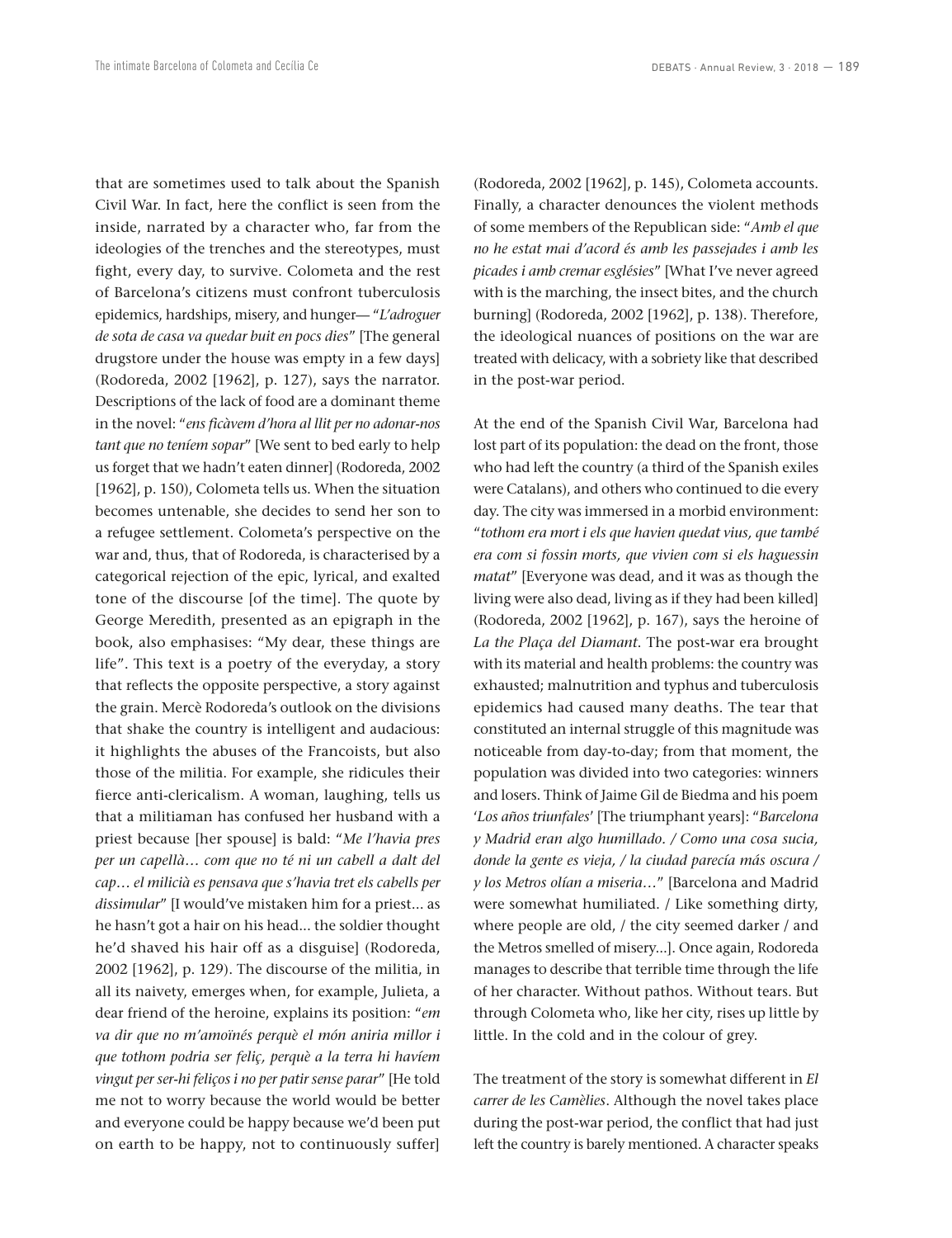briefly of revolution: "*el senyor de Tarragona m'explicava que en el carrer on l'autobús es parava hi havien matat set o vuit persones els primers dies de revolució*" [Mr. Tarragona told me that in the street where the bus stopped, seven or eight people had been killed at the beginning of the revolution] (Rodoreda, 2007 [1966], p. 105); but then it is not mentioned much more. However, it is the post-war air of poverty that pushes Cecília Ce into the street. Cecília is something of a rogue: she fights for her survival and must become twice as inventive to escape hunger. But, with no mention of picaresque fiction or its epic stories of hunger? Rather, through Cecília, *El carrer de les Camèlies* allows us to see a brief social history, one that is not mythicised. Cecília is not a good-hearted prostitute nor an exotic whore from a cabaret in Chinatown. She is far from any of these stereotypes: Cecília is simply a slightly lost girl that sells her body to survive, in the same way many other women whose stories we forget very often must do.

### THE SILENT HISTORY OF WOMEN

Of course, some great male writers have told the life of women. They have narrated, staged, and sometimes channelled female characters. But then, what have female writers done? Do they write female characters in the same way as male authors do? Or, do they tell the stories of women in another way? I do not know if there is a 'type' of female writing; if being a woman, or 'playing at' or 'refusing' to be one, brings any kind of specificity to writing, but when I read *El carrer de les Camèlies* (2007) [1966]) by Rodoreda for the first time, I felt intimate echoes of these stories pass through my being. Then I thought: I've never been told this [story]. A story about my essential nature and about me. Obviously, they had told me stories of existences with which I had identified: I had no problem feeling 'Julien Sorel in love' or 'Emma Bovary melancholy'; although they are both far from my experience, I feel the magic of the novel and [I feel that] 'I am Madame Bovary'. I have no doubt about it. However, the discovery of Rodoreda's text left me perplexed: Why had I not previously felt that physical closeness with a character's life? Why did that prostitute from Calle

Camèlies resonate more with me than the courtesan of camellias that Alexandre Dumas had described less than a century before? I went back to thinking about the words of Hélène Cixous: "*escríbete: es necesario que tu cuerpo se haga oír*" [write yourself a note: you must make yourself heard]. A woman's essence is exactly what is heard in these two novels from Rodoreda. Cecília Ce menstruates: "*Encara em trobava malament, i amb la sang tanta com vulguis*" [I still felt in really bad way, and with so much blood] (Rodoreda, 2007 [1966], p.89). Cecília Ce aborts: "*Al cap d'uns quants mesos vaig que¬dar embarassada i la senyora Matilde em va fer avortar només amb una branqueta de julivert per fer passar l'aire*" [After a few months I got pregnant and Mrs. Matilde helped me abort with nothing more than a sprig of parsley to let the 'air' flow] (Rodoreda, 2007 [1966], p.78). Cecília Ce gets pregnant and has miscarriages. Above all, Cecília Ce and Colometa put female desire and sexuality into Catalan literature. The character in *El carrer de les Camèlies* speaks of the men with whom she has lived, loved, and desired. Even the discreet Colometa, in *La plaça del Diamant*, allows herself to confide her sexuality and confesses to the impotence of her second husband. She tells us about Antoni's situation using a soft litote: "*no puc fundar una família, perquè per culpa de la guerra sóc inútil del mig*" [I cannot have a family, because the war left him useless below] (Rodoreda, 2002 [1962], p. 182).

These female characters, whose life outlines the silent history of women, suffer the scourges of violence from a patriarchal world. Colometa submits to the state of mind and whims of her first husband. Cecilia is constantly subjected to brutality, rapes, and beatings. However, there is a scene of exceptional violence at the culmination of *El carrer de les Camèlies*.

Two men, Marc and Eladi, have Cecília locked in an apartment and they make her drink a little more [alcohol] each day. Little by little, Cecília falls into depression and intoxication, to the point of not being able to differentiate between sleep and reality: "*I aleshores va començar el que no he sabut mai si va ser un somni o si va ser una barreja de somni i de veritat*" [And then it began, I could never tell if it was a dream or a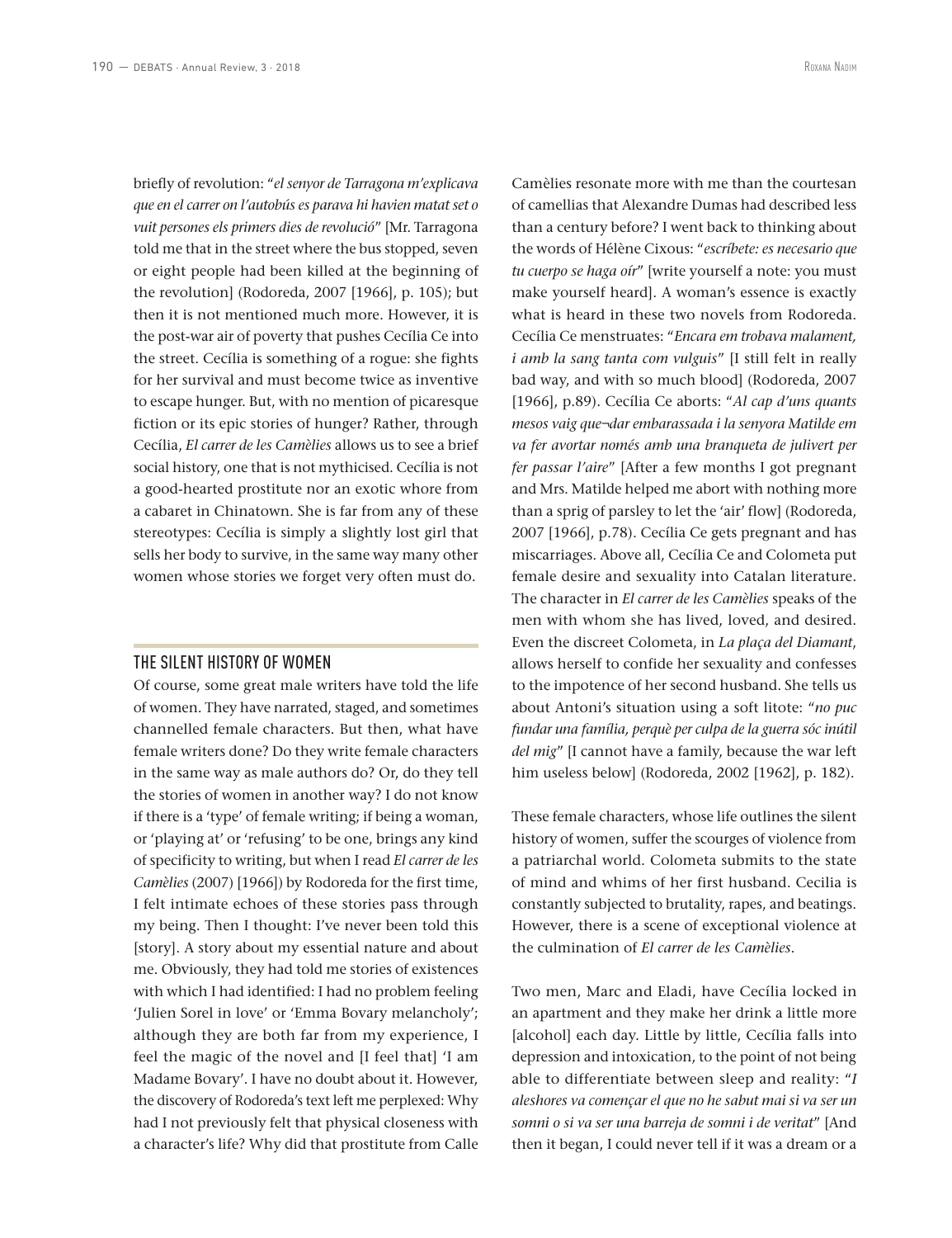mixture of dreams and truth] (Rodoreda, 2007 [1966], p. 154), she says. Disorientated by the alcohol and violence of these two men, she can no longer trust her senses: "*tenia els ulls emboirats*" [my eyes were foggy] (Rodoreda, 2007 [1966], p. 154), "*Vaig haver de tancar els ulls perquè era com si tingués una boleta de foc a dintre que me'ls volgués foradar*" [I had to close my eyes because it was as if I had a fireball inside my skull trying to drill its way out]. During this long period of near unconsciousness, Cecília is the victim of repeated rapes: "*Va fer amb mi el que li va semblar*" [He did what he wanted to me]; "vaig sentir una cosa freda entre les cames" [I felt something cold between my legs]; "*Jo em sentia la cuixa molla d'aigua i el fred em feia tremolar*" [I felt liquid on my thigh and the cold made me shiver] (Rodoreda, 2007 [1966], p. 155) She is prey to delirium and morbid images appear: "*vaig començar a veure el cementiri*" [I began to see the cemetery] (Rodoreda, 2007 [1966], p. 156). Thus, she tries to end her life. When they revive her, she discovers that she is pregnant. Her rapists beat her so that she miscarries and then they abandon her in the street. Narrating the marginalisation of women in Francoist and sexist society is, for Rodoreda, a firm political act: it is about making a voice heard in a struggle which reaffirms her as a person.

The question of one's self-assertion is also the basis of our two characters' lives. In *La plaça del Diamant*, Colometa's evolution is followed through a series of key scenes that comprise the character's cursus honorum: the beginning of the feeling of love, the first kiss, marriage, pregnancy, and childbirth, the death of her husband... Colometa gradually rids herself of the influence her first husband exerts on her and progressively becomes an autonomous woman. We witness this evolution and follow the stream of consciousness of a character who seems to confide in us. The feeling of intimacy the character generates is accentuated by a series of narrative techniques designed to bring the reader closer to her. For example, Colometa comes to question the reader with expressions like: "*No sé si m'explico*" [I don't know if I'm explaining myself properly] (Rodoreda, 2002 [1962], p. 89). The feeling of realism and the proximity of the characters also comes through in a certain orality in the text, which recreates the way the craftsmen of Gràcia speak in all its vividness. Likewise, we follow the evolution of a character and her progressive construction as an individual in *El carrer de les Camèlies*. This time the *cursus honorum* is mixed with a *cursus dedecorum*, because Cecília's trajectory is much more meandering than Colometa's, but her trajectory is clearly still a personal search. The prelude to the novel narrates the abandonment of Cecília Ce when she was a baby: "*Em van deixar en el carrer de les Camèlies, al peu d'un reixat de jardí, i el vigilant em va trobar a la matinada*" [They left me in Camellia street, at the foot of a garden gate, and the watchman found me in the morning] (Rodoreda, 2007 [1966], p. 9), it tells us at the beginning of her story. The identity of the girl immediately raises questions:

> [They took the paper attached to my chest with a safety pin. It was a piece of roughly torn paper with a name written on it in pencil, 'Cecilia Ce'. They said it looked like the letter had been written by someone who barely knew how to write, but the gentleman, who paid attention to everything, pointed out that the word 'Cecilia' was written better than 'Ce'. And that meant that whoever had written my name had not been able to finish writing it because when they wrote the word Ce their hand had been shaking, it had been written while they were crying] (Rodoreda, 2007 [1966], pp. 11–12).

That incomplete name constitutes the starting point of the search for an identity that pushes her character through the whole novel. But that inner search is intimately linked to the Barcelonan space. By wandering through the city, through her moves which [each] reflect a social or romantic situation, she learns to get to know herself, little by little. Perhaps T.S. Eliot's quote, "I have walked many years in this city", which appears in an epigraph, is inviting us to read this novel as an urban poem which mixes roaming and searching? At the end of the novel, Cecília is a much older woman. She returns to her first home and is reunited with the man who found her at birth. During a long conversation, he clarifies her origin.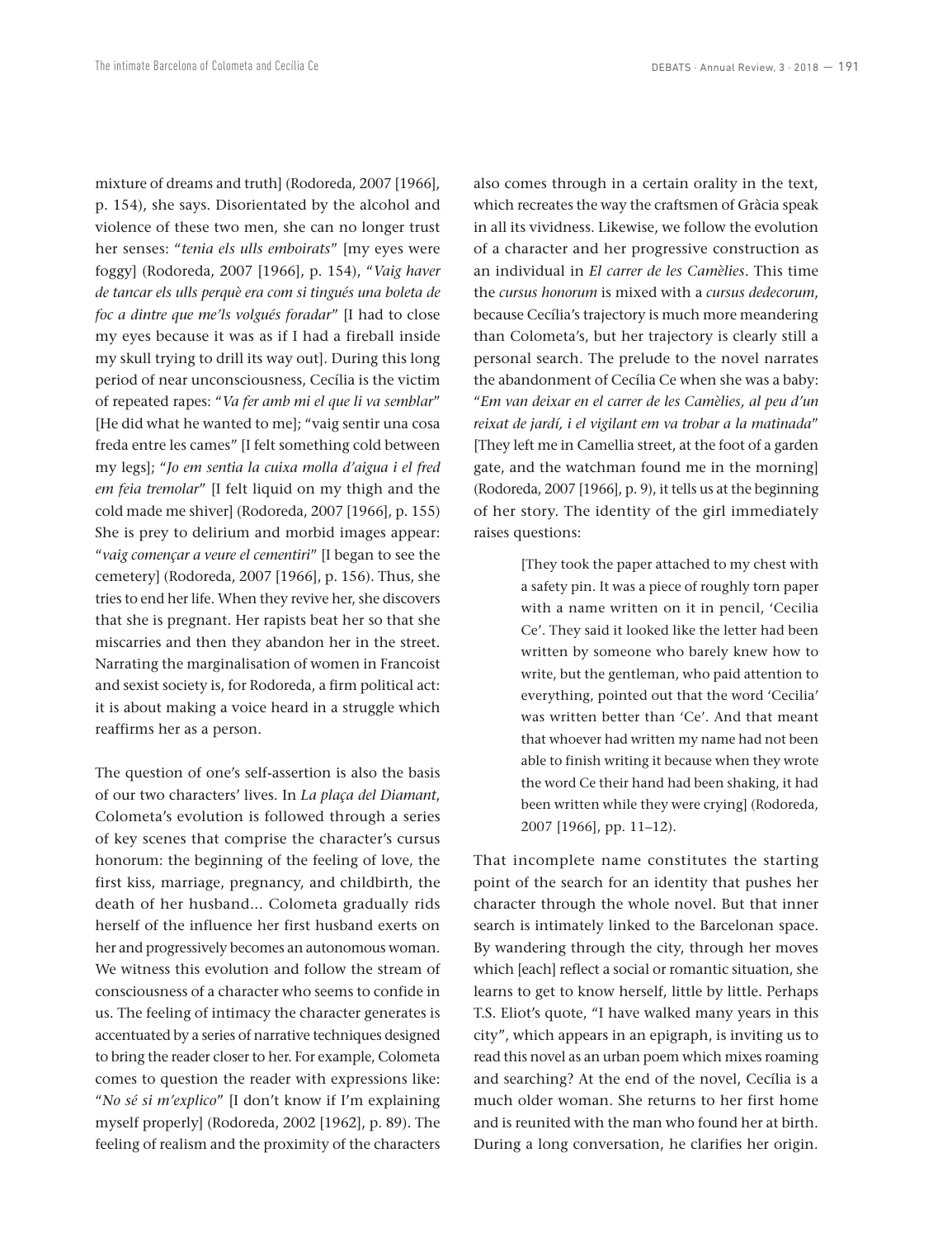Thus, the end of the novel presents a reconciliation of the character with her identity and ends the search she started at the beginning of the story. At the end of *La Plaça del Diamant* the main character confronts the spaces of her youth: Colometa takes a nostalgic stroll through her old neighbourhood, "*em vaig posar a caminar per la meva vida vella*" [I started walking through my old life] (Rodoreda, 2002 [1962], p. 218), until she finds herself in front of her old flat, letting the memories invade her and measuring the long distance she has travelled and that had led her to a sweet and peaceful happiness. In these novels, therefore, the city still plays its traditional role, because it is a place of starting, a place of learning... for women.

The tradition of the oppressed teaches us that the 'emergency situation' in which we live is actually the norm, writes Walter Benjamin. Being a woman, be it a Republican or a whore, during the Spanish post-war period, means belonging to the oppressed, to those who eternally live in a state of emergency. In *La plaça del Diamant* and in *El carrer de les Camèlies*, Rodoreda writes about the lives of the women who usually hide in the shadows. By relating their lives, it gives them the place in history to which they have a legitimate right: in the history of literature, but also in the history of their country and in the history of their city, because Colometa and Cecília Ce are already emblematic figures of Barcelona at the same level as Marsé's Pijoaparte or Montalbán's Carvalho. But adding Rodoreda's characters to the body of literature, caused a small revolution, because these female spirits—their afflicted beings, their willing selves—were integrated into Barcelonan novels.

#### BIBLIOGRAPHIC REFERENCES

- Aritzeta, M. (2002). *El joc intertextual: quatre itineraris per «la sala de les nines»: Llorenç Villalonga, Mercè Rodoreda, M. Antònia Oliver, Toni Serra*. Barcelona: Proa.
- Arkinstall, C. (2004). *Gender, class and nation: Mercè Rodoreda and the subjects of modernism*. Lewisburg/London: Bucknell University Press / Associated University Presses.
- Arnau, C. (1979). *Introducció a la narrativa de Mercè Rodoreda: el mite de la infantesa*. Barcelona: Edicions 62.
- Benjamin, W. (2000). Thèses sur le concept d'histoire*.* In W. Benjamin, *Œuvres, III*. Paris: Gallimard.
- Buendía, J. (2008). *Mercè Rodoreda: gritos y silencios en* La plaza del Diamante. Madrid: Narcea.
- Carbonell, N. (1994). La plaça del Diamant *de Mercè Rodoreda*. Barcelona: Empúries.
- Casals, M. (1991). *Mercè Rodoreda, contra la vida, la literatura*. Barcelona: Edicions 62.
- Cortés, C. (2002). *Començar a escriure: la construcció dels primers relats de Mercè Rodoreda: 1932-1938*. Alicante: Instituto Alicantino de Cultura Juan Gil-Albert / Diputación Provincial de Alicante.
- Gamisans, P. (1988). *Evolution de l'écriture et illusion référentielle dans l'œuvre romanesque de Mercè Rodoreda (1909-1983)*. Doctoral thesis, Université de La Sorbonne, Paris IV.
- Ibarz, M. (1997). *Mercè Rodoreda: un retrat*. Barcelona: Edicions 62.
- Mc Nerney, K., and Vosburg, N. (Eds.) (1994). *The Garden across the border: Mercè Rodoreda's fiction*. Selinsgrove/ London: Susquehanna University Press / Associated University Presses.
- Mendizàbal, E. (2010). Una posible geografía de las identidades de Barcelona. El caso del barrio de la Vila de Gràcia. *Finisterra, 45*(90), 91-109. DOI: 10.18055/Finis1342
- Moliner, M. (1994). Una reflexión acerca de la psiqué de la mujer contemporánea a través de la voz femenina en la literatura. Las mujeres de Mercè Rodoreda. A*sparkía, 4*, 87-100.
- Navajas, G. (1991). La microhistoria y Cataluña en *El carrer de les Camèlies* de Mercè Rodoreda. Hispania *74*(4), 848-859. DOI: 10.2307/343716
- Poch, J., and Planas, C. (1987). *Psicoanàlisi i dona a l'obra de M. Rodoreda: un estudi del narcisisme femení*. Barcelona: PPU. Rodoreda, M. (2002 [1962]). *La plaça del Diamant*, Barcelona: Club Editor.
- Rodoreda, M. (2007 [1966]). *El carrer de les Camèlies*. Barcelona: Club Editor.
- Sansot, P. (1996). *Poétique de la ville*. Paris: Armand Colin.